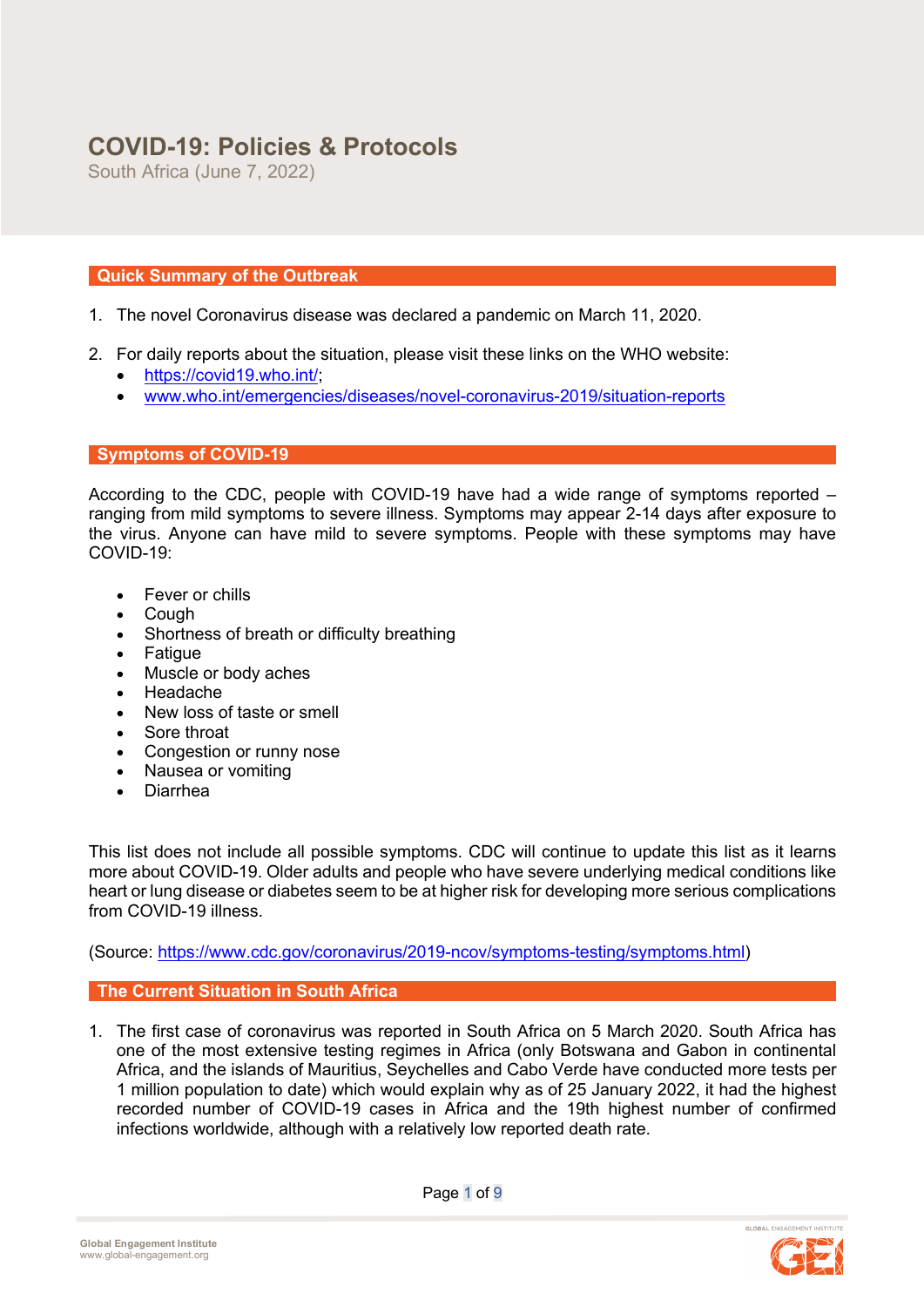South Africa has seen four distinct waves of infection: the first peaked in July 2020, the second in January 2021, the third in July 2021, and the fourth in December 2021.

- 2. As of June 6, 2022, there have been more than 3.9 million confirmed cases of COVID-19 in South Africa and around 101,317 related deaths. As a result of general vaccine hesitancy, as of 01 April 2022 only just more than 30% of the population was fully vaccinated
- 3. South Africa's National State of Disaster in response to the Covid-19 pandemic was lifted from midnight on Monday 04 April 2022.
- 4. **Masks are still mandatory** for indoor public spaces including public transport.
- 4. The South African tourism industry has developed comprehensive COVID-19 Protocols which are adjusted continuously in line with the risk-adjusted economic activity allowed by the South African government, the pandemic status, new information and published government regulations. Aligned to these, GEI developed our own specific COVID-19 Health & Safety Protocols to create a safety-net that reduces fear (and risk) and increases comfort, not just for our travelers, but also for our employees and communities. These protocols will be outlined and explained to all travelers at their arrival briefing.

(Source : https://za.usembassy.gov/covid-19-information-2/ and in country updates)

## **Current Entry and Exit Requirements**

- 1. **Fully vaccinated travelers** must, upon arrival at the land border, produce a valid vaccination certificate. You should ensure you can present the digital version, with the QR code, when you arrive. You should also carry a paper copy as alternative proof of vaccination status. Unverified vaccination cards are not accepted.
- **2. With effect from 27 May 2022, only vaccination proofs with QR Codes, either paper-based or electronic are accepted.**
- 3. **Unvaccinated travelers** must, upon arrival, provide a valid certificate of a negative Covid-19 test, recognised by the World Health Organisation, which was obtained **not more than 72 hours before the date of travel**. They may also produce a **negative antigen test** performed by a medical practitioner, registered public health authority or accredited/approved laboratory **provided it was taken not more than 48 hours before travel**, or **a certificate showing they have tested positive for Covid within the last 90 days**.
- 4. Children between the ages of five and 12 years no longer need to provide a negative PCR test when travelling to South Africa. The regulations now only require this from children over 12 years of age
- 5. Whilst we have not been able to obtain confirmation in writing, we confirmed with an immigration officer directly that **fully vaccinated** for entry into South Africa means that the individual either had the one-dose Johnson & Johnson (J&J) shot or completed any of the two-dose vaccines such as Pfizer. **Booster shots** are not required to be classified as fully vaccinated at this stage.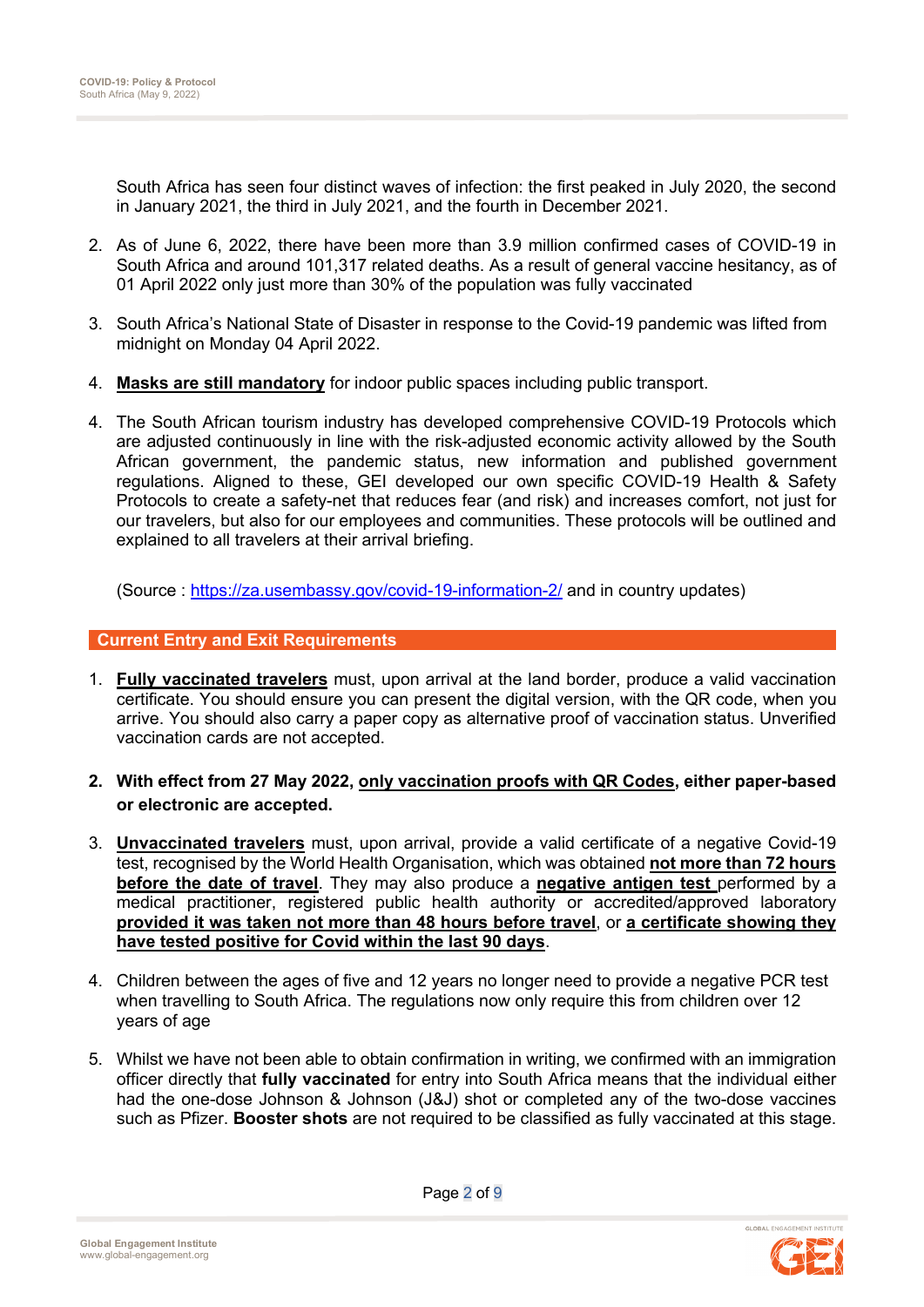- 6. Outbound travelers from South Africa must continue to comply with the requirements of the country of destination
- 7. For more information, please visit these websites:
	- National Department of Health: http://www.health.gov.za/
	- U.S. Embassy in South Africa: https://za.usembassy.gov/covid-19-information-2/
	- South African Embassy in Washington D.C.: https://www.saembassy.org/
	- US Department of State: https://travel.state.gov/content/travel/en/internationaltravel/International-Travel-Country-Information-Pages/SouthAfrica.html
	- CDC page on COVID-19: www.cdc.gov/coronavirus/2019-ncov/travelers/index.html

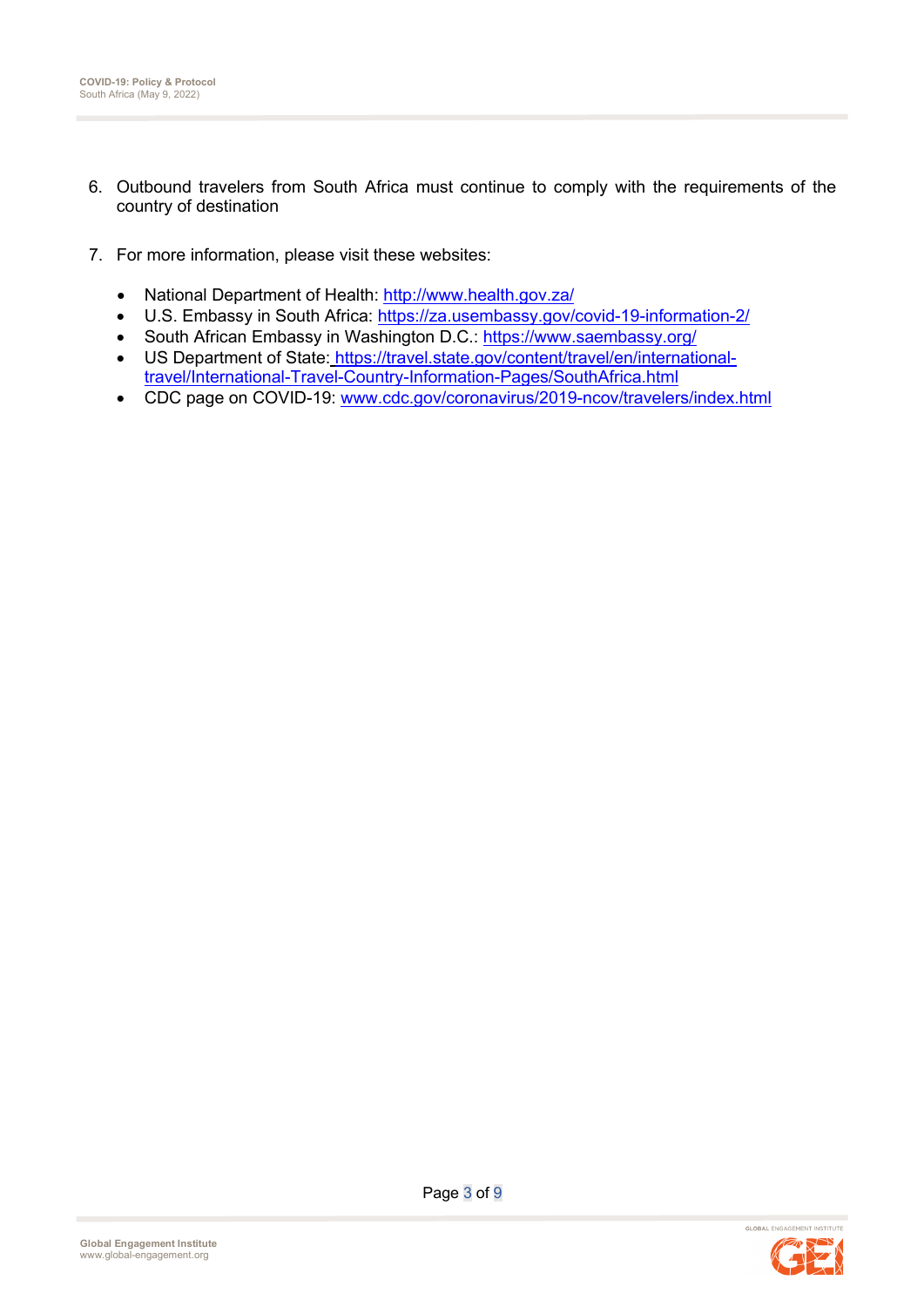#### **GEI Global Policy**

- 1. We take daily updates from core, factual, reliable sites:
	- www.who.int/emergencies/diseases/novel-coronavirus-2019/advice-for-public
	- www.cdc.gov/coronavirus/2019-nCoV/summary.html
	- www.worldometers.info/coronavirus
	- Further local in-country sites for South Africa
- 2. We immediately address and action any amendments required to the Company Protocol (see below) arising out of the updates.
- 3. We follow country-specific guidelines and protocols, and those may supersede our Company guidelines and protocols.
- 4. We disseminate the Company Protocol to all in-country staff (including all program managers and guides) and we train and update them before the start of every program.
- 5. We assess program managers and guides prior to each program of their up-to-date knowledge of the available information and their comfort with the Company Protocol.
- 6. We have an internal written document of our Company Protocol for all in-country staff on how to operate programs during the global COVID-19 spread.

#### **GEI Protocol**

- 1. Our staff members are all fully vaccinated. As much as is possible to do so, we will only work with tourism personnel who have been vaccinated and who have submitted a vaccination certificate to us.
- 2. We provide our clients with local COVID-19 related information for pre-departure dissemination.
- 3. **We require that all our guests be fully vaccinated for COVID-19 at least 14 days before travelling to one of our destinations. Our guests will be required to send us a copy of their vaccination certificates prior to traveling**. Guests who cannot get vaccinated because of a health condition could be exempt upon submission of a medical certificate attesting of the condition. We will review the medical certificate and take a decision on a case-by-case basis.
- 4. **Traveller Behaviour Agreement:** All participants will be required to sign a Health & Safety Traveller Behaviour Agreement. Breach of behavioural protocols may lead to a participant's suspension from a program, should their actions be deemed to put the safety of fellow participants, staff or local communities at risk. Any consequential costs incurred will be for the account of the client, who may recover the costs from the participant.
- 5. Any further requirements that will be in place such as the submission of further negative COVID-19 tests prior to departure and upon arrival will be communicated.
- 6. We request that our clients ensure that all program participants have adequate travel and medical insurance, including medical evacuation insurance.

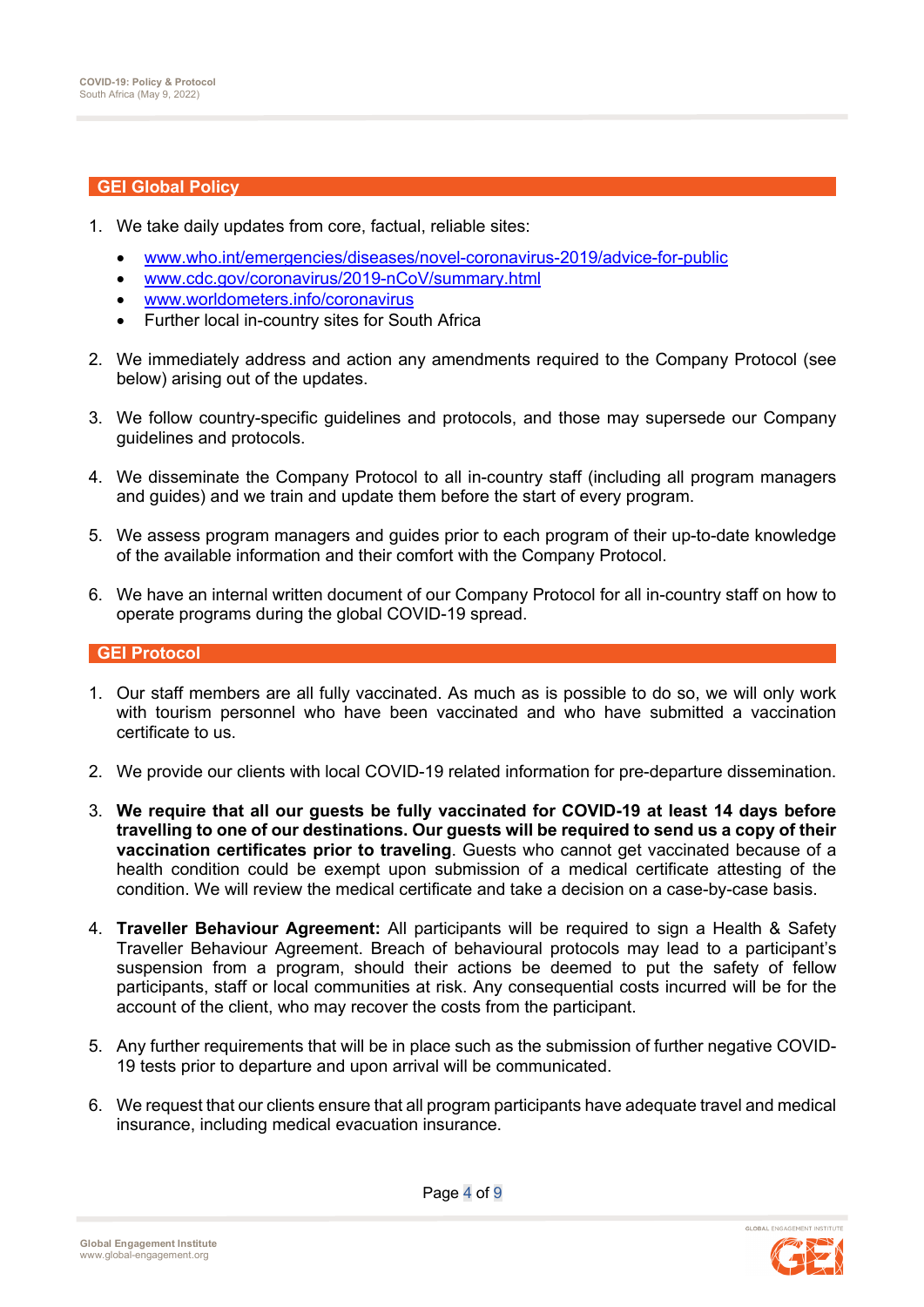- 7. Hotels and lodges typically require that we submit scanned passport copies for each program participant in advance.
- 8. **A COVID-19 Health & Safety Officer will be assigned to each program**. The Safety Officer will be responsible for ensuring best practice is followed throughout the program by monitoring behavior, environment, and adherence to agreed hygiene measures. **For groups with up to 20 participants, the Program Manager or Guide will play this role and will be supported by other team members who will be on standby in case of an emergency.** For larger groups, the Program Manager or Guide will play this role as well as a second member of our team who will be appointed to be with the group.
- 9. Our standard protocols include specific preventive measures such as:
	- We recommend that participants keep some social distance when possible.
	- Participants must wear a mask in public places or when required by the Safety Officer.
	- Masks should meet the following requirements:
	- Must completely cover the nose and mouth
		- Fit snugly against the sides of your face and don't have gaps
		- Have a nose wire to prevent air from leaking out of the top of the mask
			- $\circ$  It is important to change face masks that cannot be washed or reused at least every day and to dispose safely of any used face masks in a bin bag that is then closed tightly.
			- $\circ$  If masks are taken off, it is important to place them somewhere safe to keep them clean, such as in the pocket, purse, or in a paper bag.

**We strongly recommend that participants use N95 masks (if those are available in their country) or surgical masks. We do not recommend that participants use cloth masks as those do not offer sufficient protection. Please note that N95 masks are not readily available at pharmacies in South Africa, so it is important that participants bring their own. Surgical masks are available from pharmacies (including at the airport) or general food stores, and widely worn by South Africans.**

- Participants must avoid shaking hands and regularly use hand sanitizers.
- Vehicle configuration and utilization limits will be applied as per industry protocols and per agreement with client.
- Participants will be encouraged to occupy the same seat for the day, if not the whole program.
- Number of occupants on game drive vehicles will be limited.
- Accommodation: **Single rooms will be reserved for all participants unless otherwise instructed. If rooms are to be shared, rooming lists are to be adhered to and not changed during the course of the program.**

10. Personal protective equipment (PPE):

- No PPE (including facemasks) or cleaning/sanitizing supplies will be provided for travelers unless specifically requested beforehand and travelers will be expected to bring their own.
- Hand sanitizer will be available on embarkation and disembarkation of vehicles, and at all sites in line with global industry protocols.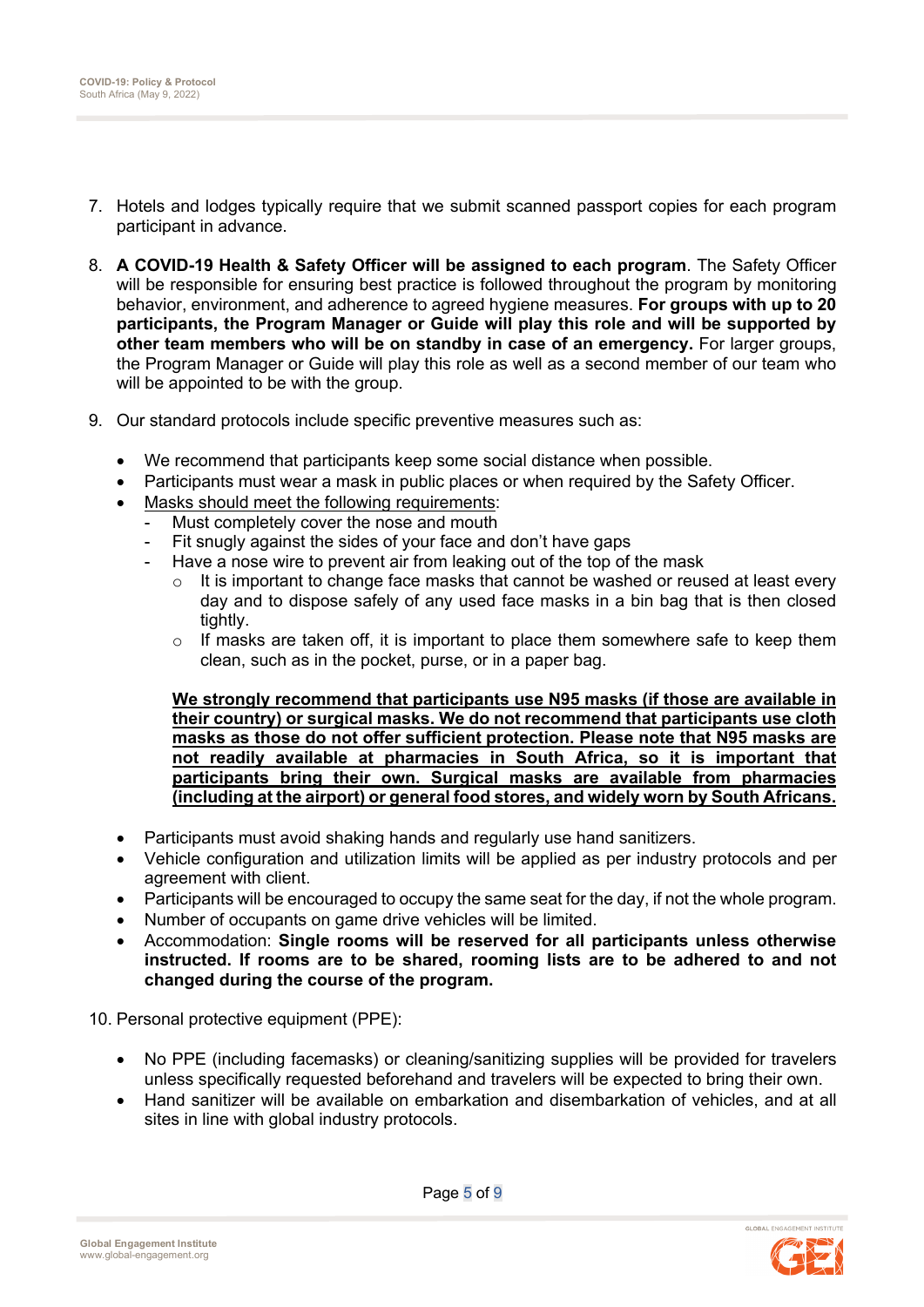- GEI will have on hand a limited emergency supply of face masks available. It will be a small supply and guests are generally expected to have enough masks for the duration of the trip.
- GEI will supply face masks and sanitizer for all ground staff and drivers.

11. Temperature checks and symptoms scanning:

• PCR testing and rapid antigen tests are widely available in South Africa, including on arrival at OR Tambo, Cape Town, and King Shaka International Airports. The cost of PCR tests has been standardized at R500 (around USD34) and the cost of rapid antigen tests at R250 (around USD17).

For travelers wanting concierge PCR testing, there are several private medical providers who provide testing facilities at any accommodation including lodges in the Kruger National Park. The cost of a PCR test is around USD 50-60 with results available between 24 and 48 hours.

- All lodges and hotels are required to temperature screen their guests daily, which happens typically upon entering reception & restaurant area(s) and bar(s). In case any person has a high temperature (confirmed 38 C or higher on the forehead/36.7 C or higher on the wrist), he/ she has to go to an isolation room at the hotel until a doctor or nurse can be dispatched to perform the COVID test. **The isolation room and COVID test will be for the guest's own account. The GEI COVID-19 Health & Safety Officer will arrange this together with the hotel as conveniently and economically as possible**.
- Every GEI Program Manager/Guide ("Guide") is individually briefed about key health and safety measures for each program. This includes the following:
	- o On arrival, all guests are requested to alert the Guide immediately if they have any symptoms typical of a cold or flu at any time during the program. For this purpose, he/she ensures that all guests have access to his/her mobile phone/WhatsApp number.
	- o The Guide will also proactively approach any guest who shows symptoms (cough, fever, etc.). Such guest is asked to stay at the hotel, to wear a mask, and to avoid contact with other people as much as possible.
	- o During the arrival briefing session, the Guide informs all guests about hand washing: www.cdc.gov/healthywater/hygiene/hand/handwashing.html.
	- $\circ$  In case of any concern at any time during the program, the Guide organizes an evaluation by a medical practitioner as soon as possible and follows said practitioner's instructions. He/she will also immediately alert the GEI local office and GEI's global head office.
	- o If the guest is suspected of having, or is diagnosed with, COVID-19, the Guide shall follow the GEI policies and also follow the instructions of the local authorities and health facilities. He/she shall also keep GEI's global head office informed at all times so that head office staff can alert and communicate with the client and any emergency contacts.
- **Daily temperature checks and visual assessment of any COVID-19 related symptoms will be conducted and recorded by the GEI Safety Officer/guid**e.

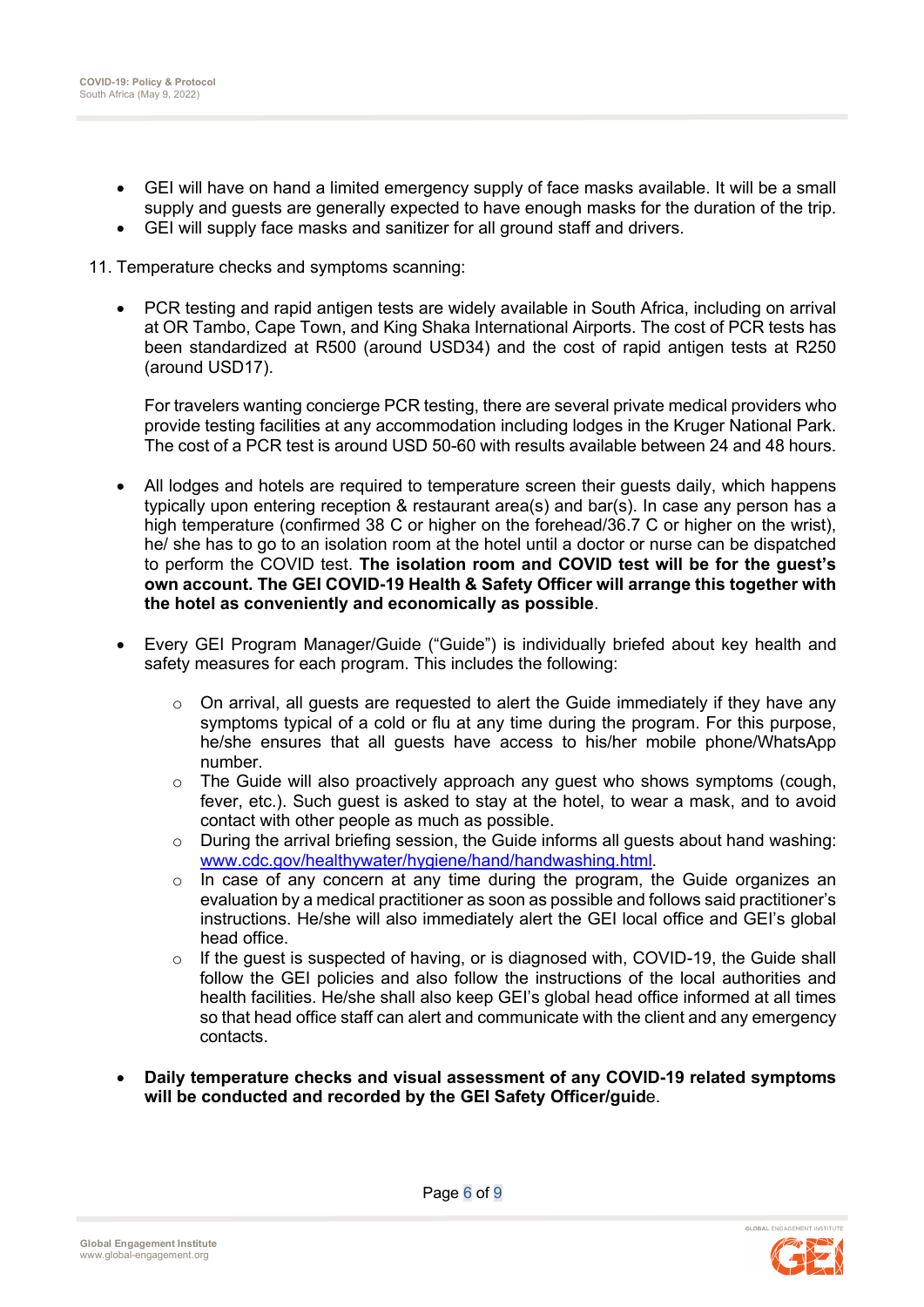- o Additionally, guests will also be asked to self-monitor and immediately inform the guide if they have a temperature of 38 C (36.7 on the wrist) or higher and/or if they are feeling unwell.
- **During the daily monitoring by GEI, the Safety Officer/guide will do the following:**
	- Take every participant's temperature with a handheld thermometer each morning. We may also ask participants to self-monitor their temperature and report back in case they have a high temperature.
	- Assess if a participant is showing any other symptoms of COVID-19.
	- Wear a face mask while doing the readings, and so must each program participant.
	- Have a clip board with a participant list for every day, where the reading of each participant will be recorded, thus always keeping the record up to date.
- If the temperature check by the Safety Officer/guide shows that a person has an initial elevated temperature (38 C or higher on the forehand/36.7 C or higher on the wrist)), the test will be repeated 10 minutes later. If the temperature is then still high, the participant will be sent to his/ her room, and the temperature check will be repeated an hour later by the Safety Officer or by a GEI member of staff. If the temperature is still high an hour later, the GEI Safety officer or GEI member of staff will call the nurse on duty. If the group is out in the field, the participant will be requested to wear a face mask and will be seated on the back seat of the bus, until the temperature check can be repeated an hour later. If the temperature is still high an hour later, the participant will be taken to the nearest hospital for a check-up and medication if needed. The participant will have to self-isolate.

The GEI Safety Manager will decide if a PCR test needs to be taken and will advise the participant accordingly. If a PCR test is done and is positive, a second PCR test will be done to rule out a false positive. The cost of the PCR tests and isolation room will be at the participants' expense.

- **Temperature screening will not identify a person who has COVID-19 who is asymptomatic (not showing any symptoms), does not have an elevated temperature as one of their symptoms, or is on medication that reduces their temperature. A person may also have an elevated temperature for other reasons, including a medical condition not related to COVID-19.**
- **13. Any travelers who contract COVID-19 while in the country will be required to self-isolate or quarantine in line with government regulations at that time. Their participation in their program will be suspended for the duration of their isolation (if not for the rest of the program depending on logistics and time remaining on the program) and any costs incurred are to be covered by participants and/or their institution. Travel and medical insurance are compulsory and expected to be in place.**
	- If a participant does not have a temperature but is showing other symptoms which may be symptomatic of COVID-19 during the program, he/she will be asked to self-isolate. If the group is out in the field, the participant will be requested to wear a face mask at all times and will be seated on the back seat of the bus or be taken to the nearest hospital for a check-up and medication.
	- A participant who tests positive and has symptoms will be required to self-isolate for seven days. He/She must stay in a single room and have all meals in the room. He/She must also be fully masked should they have to interact with anyone else. Unless the participant displays

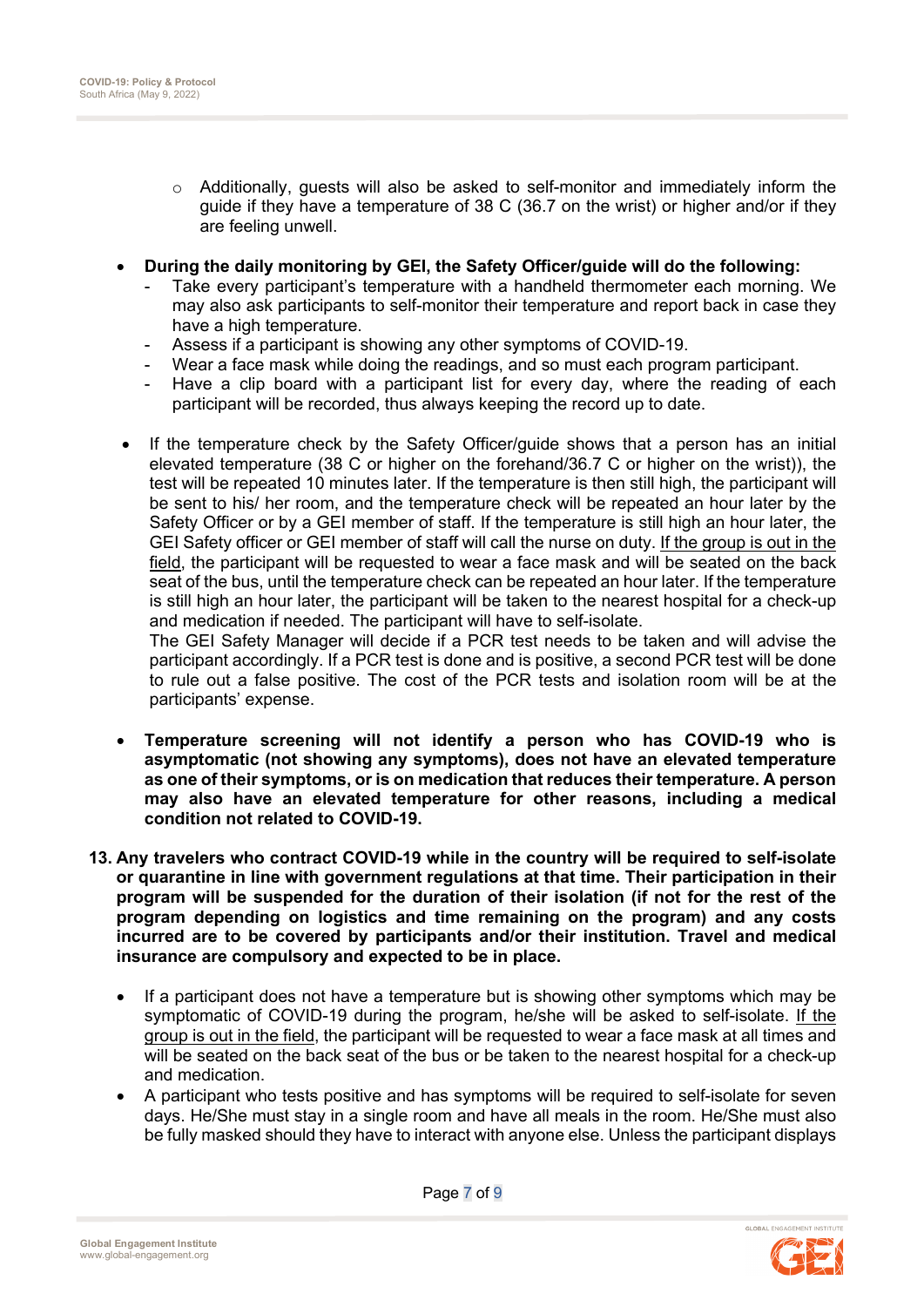serious symptoms, he/she does not need to test and can rejoin the group on day 8 but must always wear a mask while interacting with the group. The rest of the program will continue as normal but with close monitoring of participants for symptoms, and strict monitoring of mask compliance.

- If a participant tests positive without any symptoms, he/she will not be required to isolate but will have to wear a mask at all times.
- The close contacts of the participant who test positive will not be required to isolate unless they themselves also develop symptoms.

#### **14. In the event of a positive diagnosis, a decision on whether the other program participants need to be tested and possibly even self-isolated as well is taken together with local health authorities. The PCR tests will be at the participants' own costs. Isolation rooms will be made available at the hotels and lodges at the participants' own cost.**

• Furthermore, GEI's global head office will decide together with the client and the local health authorities whether to proceed with or cancel the program.

15. Medical facilities in South Africa:

- **Mediclinic Southern Africa** operates a range of multi-disciplinary acute care private hospitals in South Africa. Their extensive list of hospitals can be found here: https://www.mediclinic.co.za/en/corporate/hospitals.html
- In addition, we have identified the government-appointed medical facilities/clinics/hospitals in South Africa capable of providing the best available care to our clients if required:

## **Mpumalanga:**

• Rob Ferreira Hospital, General Dan Pienaar Street, Nelspruit, 1201. Tel: +27 (0)13 741 6282

## **Gauteng**:

- Charlotte Maxeke Hospital, Parktown, Johannesburg, 2193. Tel: +27 (0)11 488 4911.
- Steve Biko Hospital, Steve Biko Road & Malan St, Prinshof 349-Jr, Pretoria, 0002. Tel: +27 (0)12 354 1000.
- Tembisa Hospital, 539-541 Reverend R.T.J. Namane Dr, Hospital View, Tembisa, 1632. Tel: +27(0)11 923 2000.

# **Western Cape**:

- Tygerberg Hospital, Francie Van Zijl Avenue, Tygerberg, 7505. Tel: +27(0)21 938 4911.

## **KwaZulu Natal**:

- Grey's Hospital, The Msunduzi, Town Hill, Pietermaritzburg, 3201. Tel:+27 (0) 33 897 3000.

We have also nominated Netcare group of hospitals which has a wider network of units around the country. All their hospitals are well equipped to admit COVID patients. Their emergency contact number is **+27 (0)82 911** for the EOS (Emergency Operations Centre). Follow the link to view all their hospitals https://www.netcare.co.za/Hospitals